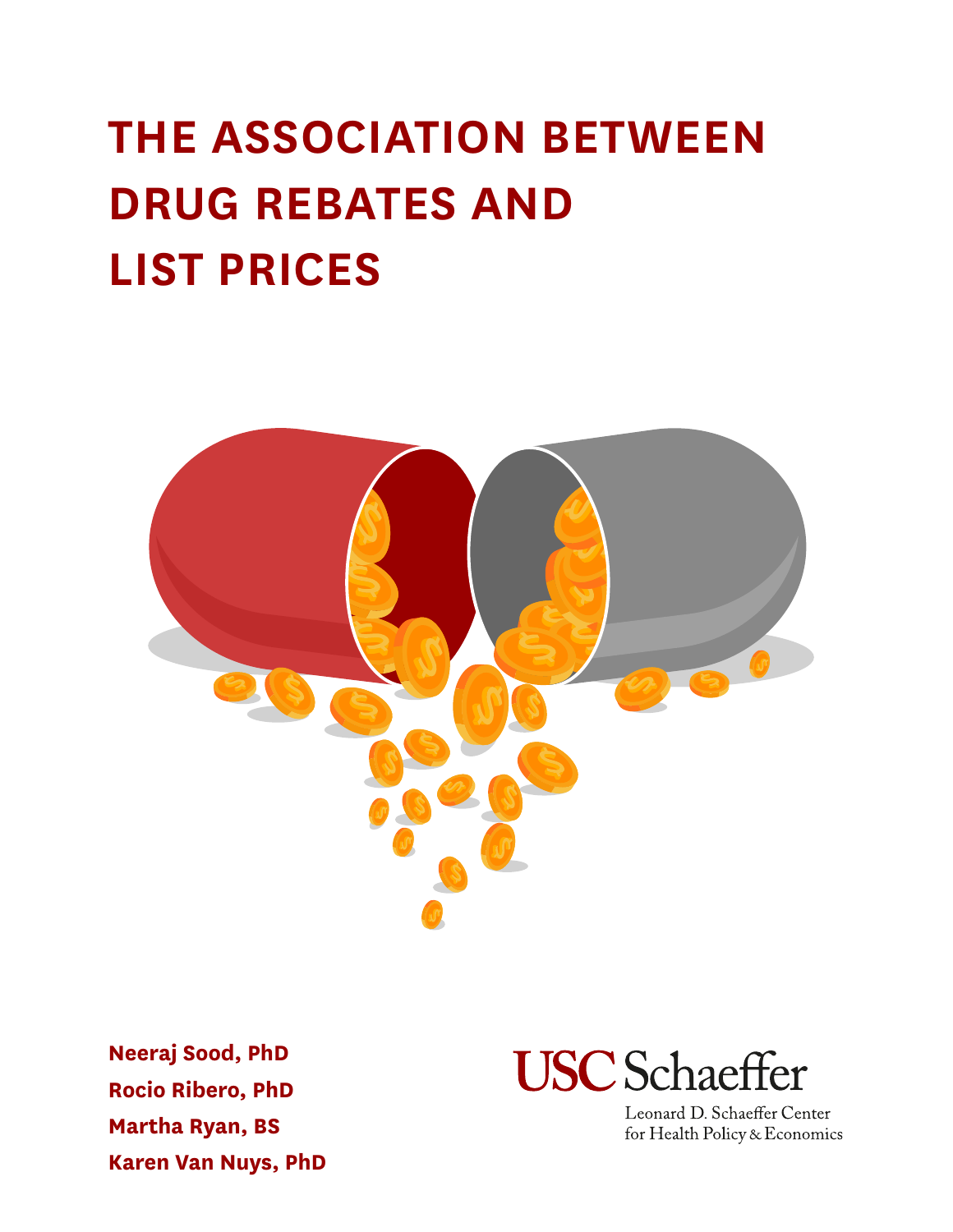#### **AUTHOR AFFILIATIONS**

**Neeraj Sood is a senior fellow at the USC Schaeffer Center. He is also a professor of public policy, vice dean for research and vice dean for faculty affairs at the USC Price School of Public Policy.**

> **Rocio Ribero is a senior research associate at the USC Schaeffer Center.**

**Martha Ryan is a research program specialist at the USC Schaeffer Center.**

**Karen Van Nuys is executive director of the Value of Life Sciences Innovation (VLSI) project and a fellow at the USC Schaeffer Center. She is also a research assistant professor at the USC Price School of Public Policy.**

**February 2020**

*Support for this work was provided by the Schaeffer Center for Health Policy & Economics. The views expressed herein are those of the authors, and do not necessarily represent the views of the funders. Sood reports receiving personal fees from healthcare and life sciences companies, associations, and foundations. Van Nuys has served as a consultant to Precision Health Economics.*

*This paper has undergone the Schaeffer Center white paper quality assurance process, led by Emmett Keeler, Schaeffer Center Senior Fellow and Quality Assurance Director. In addition to his review, the paper was reviewed by two scholars not affiliated with the Schaeffer Center.*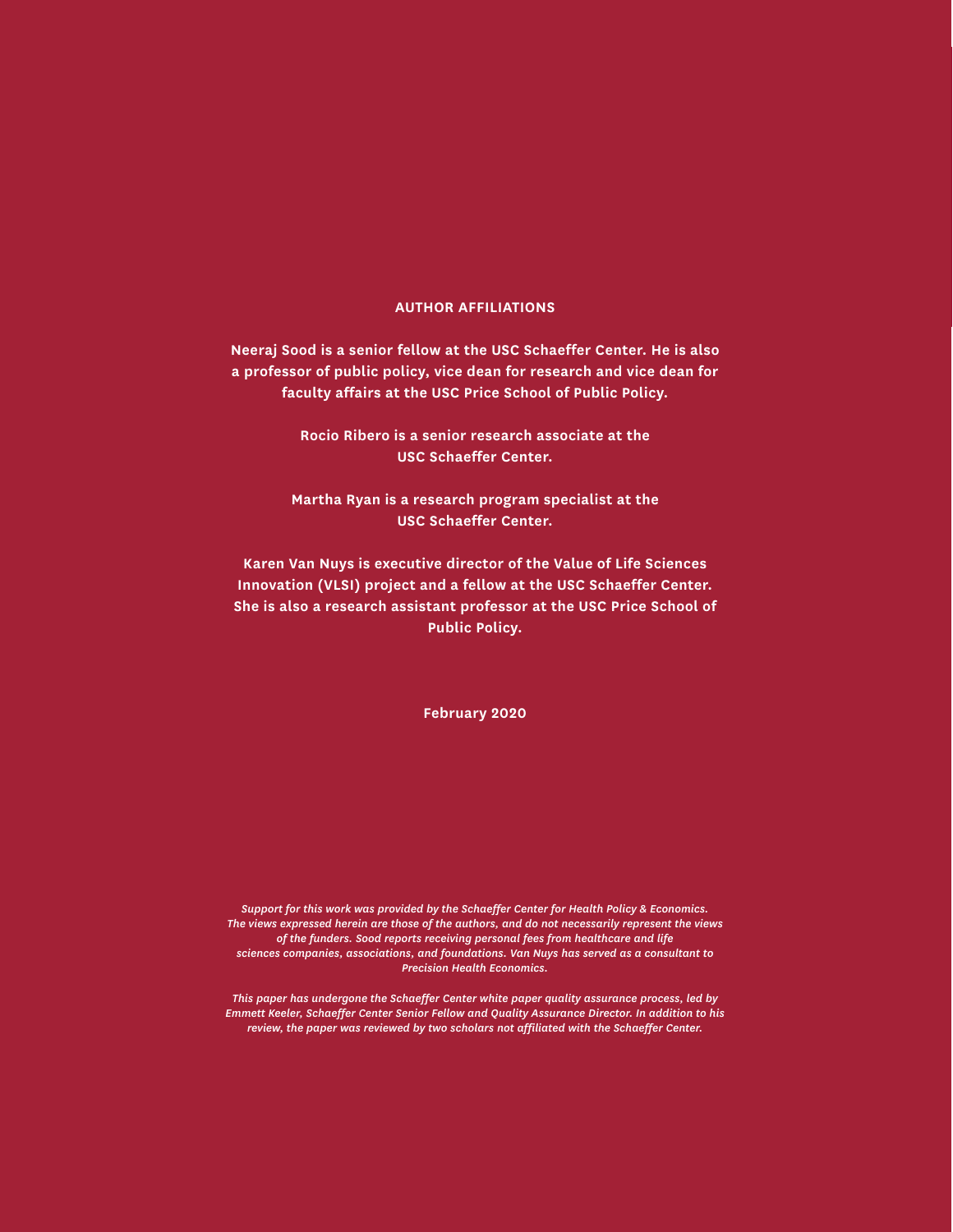### **KEY TAKEAWAYS**

- **Drug rebates and list prices are positively correlated: On average, a \$1 increase in rebates is associated with a \$1.17 increase in list price.**
- **The relationship between rebates and list prices persists when controlling for time trends by drug class, and when excluding drugs with high Medicaid share.**
- **Single-source drugs have higher average list prices and rebates than multi-source drugs, and show a stronger relationship between changes in rebates and list prices.**
- **Rebates play a role in increasing drug prices, and reducing or eliminating rebates could result in lower list prices and reduced out-of-pocket expenditures for some patients.**

### **ABSTRACT**

**Growing divergence between pharmaceutical list and net prices suggest that manufacturer rebates to pharmacy benefit managers (PBMs) and other distribution system intermediaries may play a role in rising drug prices. We analyze new data on list and estimated net prices of U.S. branded pharmaceuticals, finding that, on average, a \$1 increase in rebates is associated with a \$1.17 increase in list prices. The positive and near 1:1 relationship remains when single-source and multi-source drugs are considered separately (although the effect is smaller and less statistically significant for multi-source drugs), and when drugs with high Medicaid share are excluded. This robust positive relationship suggests that rebates do play a role in increasing list prices, and that reducing or eliminating rebates could lower list prices. Greater transparency throughout the pharmaceutical distribution system would facilitate efforts to better understand drug pricing dynamics and design long-term solutions for anti-competitive practices that increase drug prices.**

#### **BACKGROUND**

The roles played by actors in the pharmaceutical system specifically pharmacy benefit managers (PBMs) and manufacturers—in rising drug prices have recently received much scrutiny in the press and policy circles.<sup>1-5</sup> There is a good reason for this: higher drug prices hurt uninsured patients who pay list prices and insured patients who pay coinsurance and deductibles based on drugs' list prices.<sup>6</sup> There are two competing ideas about what is driving the increase in list prices. Some argue that manufacturers are solely to blame, as they unilaterally set list prices.7 Others argue that PBMs share the blame for increasing drug costs because their demands for ever-higher rebates drive manufacturers to raise list prices to maintain profit margins net of those higher rebates.8 A resolution to this question relies in part on the relationship between list prices and rebates, which can be established empirically.

Understanding the relationship between rebates and list prices is important for several reasons. First, it informs the degree to which efforts to lower drug spending should target manufacturers or others in the distribution system. Second, it illuminates whether policies affecting PBM business practices could lead to lower drug prices and spending. For example, this analysis would inform how a recent proposal to eliminate drug rebates in government programs would affect government and consumer spending.6 Finally, it informs major litigation related to PBM practices such as the recent class action lawsuit alleging that PBMs increased EpiPen costs for consumers by simultaneously increasing rebates and list prices.

Although manufacturers and distribution system entities keep most drug price and rebate information confidential, SSR Health LLC has developed proprietary estimates of these data, based on several publicly available sources.9 Using these estimates, we evaluate the relationship between estimated rebates and list prices empirically.

#### **DATA**

We used SSR Health's Rx Brand Pricing Data Tool which provides quarterly U.S. list prices and estimated U.S. net prices of brand drugs representing \$380 billion in 2016 sales (about 84 percent of U.S. brand prescription drug sales).9 The SSR data are compiled from product-level net revenues reported by publicly-traded pharmaceutical firms in financial statements and earnings calls, and productlevel unit volumes from third-party data vendors. From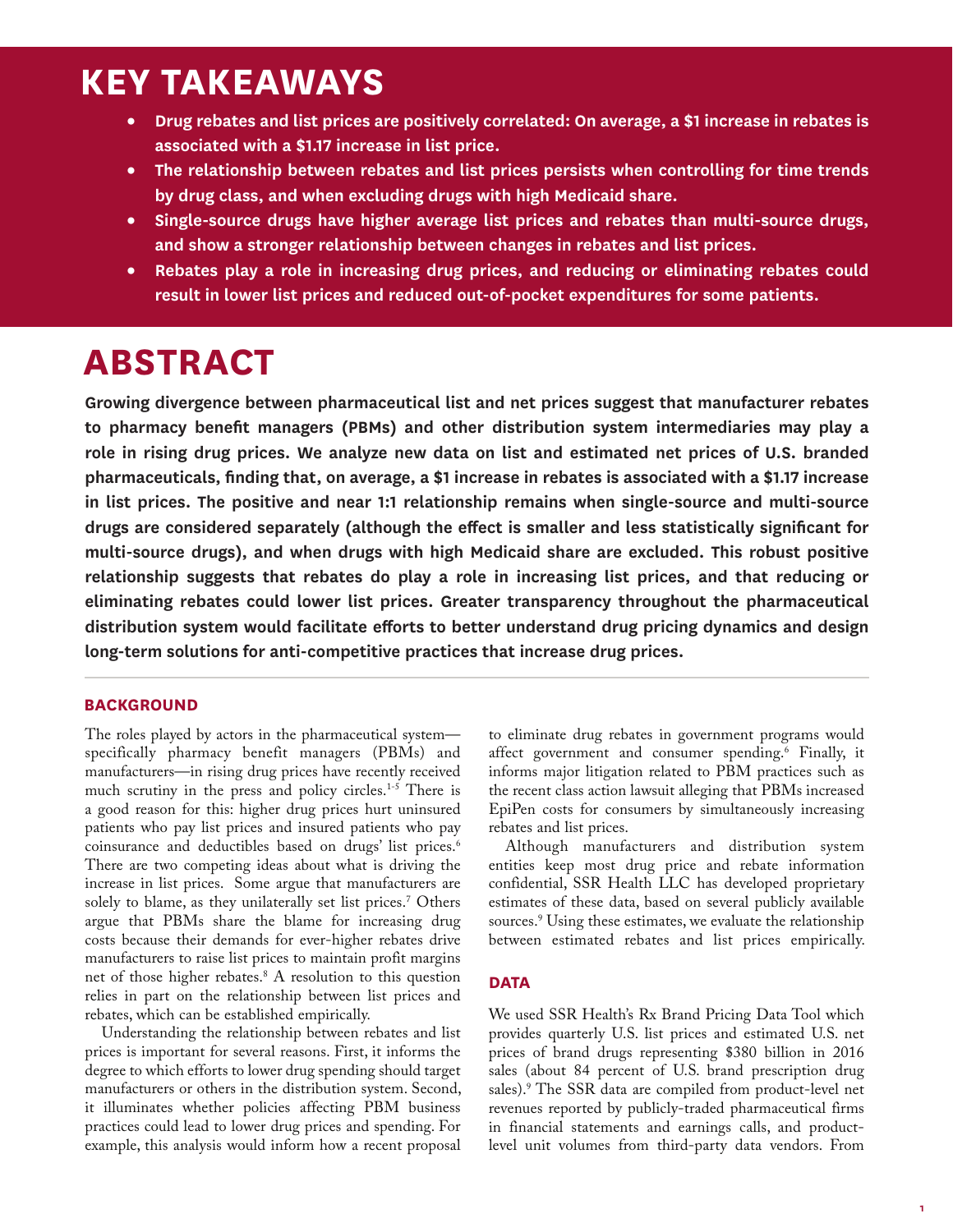the quarterly estimates, we created annual average prices for each drug and calculated the difference between list and estimated net prices for 1,335 U.S. brand prescription drugs by National Drug Code (NDC) from 2015 to 2018. Rebates to PBMs likely account for most of this difference, but other contributors include manufacturer payments and discounts to other intermediaries including wholesalers and pharmacies. For simplicity, we refer to the entire difference as "rebates."

We also gathered information on whether the brand drugs in our sample had a generic equivalent available at the time, using information from FDA.gov,<sup>10</sup> First Databank,<sup>11</sup> Medicare Part D claims, and web searches. 2,104 NDCyears in our sample are for single-source drugs, and 1,457 NDC-years are for multi-source drugs (those with a generic equivalent available). A drug may switch from single- to multi-source during the study period if generic competition began between 2015 and 2018.

NDCs with annual estimated net price greater than list price were excluded from our final sample, because a net price greater than list price would mean that, instead of manufacturers paying rebates to PBMs, PBMs are paying rebates to manufacturers, which is impossible. We believe that observations where net price exceeds list price represent measurement error in SSR's estimation methodology that results from rising drug channel inventory levels. Excluding these observations from our analysis did not materially affect our results. Complete details of the sample selection process are provided in appendix Table A1. Tables A2, A3 and A4

#### in the appendix provide the corresponding results of our analysis on the less restricted sample where we exclude only the 44 NDCs whose list price exceeds net price more than \$1,000.

Our final analytic sample thus includes all NDCs appearing in both SSR Health and First Databank datasets in 2015-2018 without negative rebates and for which change in rebates can be calculated.

Finally, we used the 2016 Medical Expenditures Panel Survey (MEPS) to calculate Total Medicaid Expenditure and Total Expenditure by drug class for a nationally representative sample of the US civilian noninstitutionalized population. We used HIC3, a therapeutic drug classification provided by First Databank, to define drug classes. We defined the Medicaid Expenditure Ratio by drug class as (Total Medicaid Expenditure) / (Total Expenditure) on all drugs in each class, and found the distribution of Medicaid Expenditure Ratio for the drug classes that were included in both the SSR Health data analytic sample and MEPS. We classified drugs as having high Medicaid share if they were in drug classes with Medicaid Expenditure Ratio above the 50th percentile (~13 percent).

#### **RESULTS**

We estimated the relationship between changes in rebates and changes in list price for each NDC over time, using year indicators to control for secular time trends. **Table 1** describes our analytic dataset. **Table 2** presents our primary results.

|                             | Year    | Mean<br>(SUS/Unit) | <b>Standard</b><br><b>Deviation</b><br>(\$US/Unit) | Minimum<br>(\$US/Unit) | Maximum<br>(SUS/Unit) | <b>Number</b><br>of NDCs |
|-----------------------------|---------|--------------------|----------------------------------------------------|------------------------|-----------------------|--------------------------|
| <b>List Price</b>           | 2015    | 332.23             | 1,468                                              | 0.35                   | 27,849                | 1,247                    |
|                             | 2016    | 370.00             | 1.682                                              | 0.27                   | 28,712                | 1,247                    |
|                             | 2017    | 424.99             | 1.707                                              | 0.27                   | 28,161                | 1,222                    |
|                             | 2018    | 470.23             | 1,720                                              | 0.23                   | 31,339                | 1,092                    |
| <b>Net Price</b>            | 2015    | 234.93             | 1.172                                              | 0.21                   | 25,097                | 1,247                    |
|                             | 2016    | 246.48             | 1,205                                              | 0.09                   | 21,963                | 1,247                    |
|                             | 2017    | 276.83             | 1,222                                              | 0.06                   | 22,138                | 1,222                    |
|                             | 2018    | 282.99             | 1,144                                              | 0.04                   | 21,453                | 1,092                    |
| <b>Rebate</b>               | 2015    | 97.30              | 416                                                | 0.06                   | 7,134                 | 1,247                    |
|                             | 2016    | 123.52             | 567                                                | 0.05                   | 10,784                | 1,247                    |
|                             | 2017    | 148.16             | 578                                                | 0.07                   | 9,071                 | 1,222                    |
|                             | 2018    | 187.24             | 678                                                | 0.07                   | 9,886                 | 1,092                    |
| <b>Change in List Price</b> | 2015-16 | 37.76              | 323                                                | (112)                  | 10,139                | 1,247                    |
|                             | 2016-17 | 19.59              | 298                                                | (9,529)                | 2,009                 | 1,222                    |
|                             | 2017-18 | 16.87              | 376                                                | (10, 841)              | 3,178                 | 1,092                    |
| <b>Change in Net Price</b>  | 2015-16 | 11.55              | 225                                                | (3, 134)               | 6,489                 | 1,247                    |
|                             | 2016-17 | 6.46               | 269                                                | (7,651)                | 3,854                 | 1,222                    |
|                             | 2017-18 | (17.41)            | 249                                                | (7, 324)               | 460                   | 1,092                    |
| <b>Change in Rebate</b>     | 2015-16 | 26.21              | 190                                                | (131)                  | 3,997                 | 1,247                    |
|                             | 2016-17 | 13.13              | 148                                                | (1,878)                | 2,803                 | 1,222                    |
|                             | 2017-18 | 34.28              | 229                                                | (3, 517)               | 3,863                 | 1,092                    |

*Notes: Sample excludes drugs with negative rebates. SSR Health methodology for estimating net price may produce negative rebates due to disparities in timing between inventory and sales. NDC=National Drug Code. All dollar figures are nominal. Stata® 14 was used for estimations.*

#### **Table 1: Descriptive Statistics of Analytic Variables**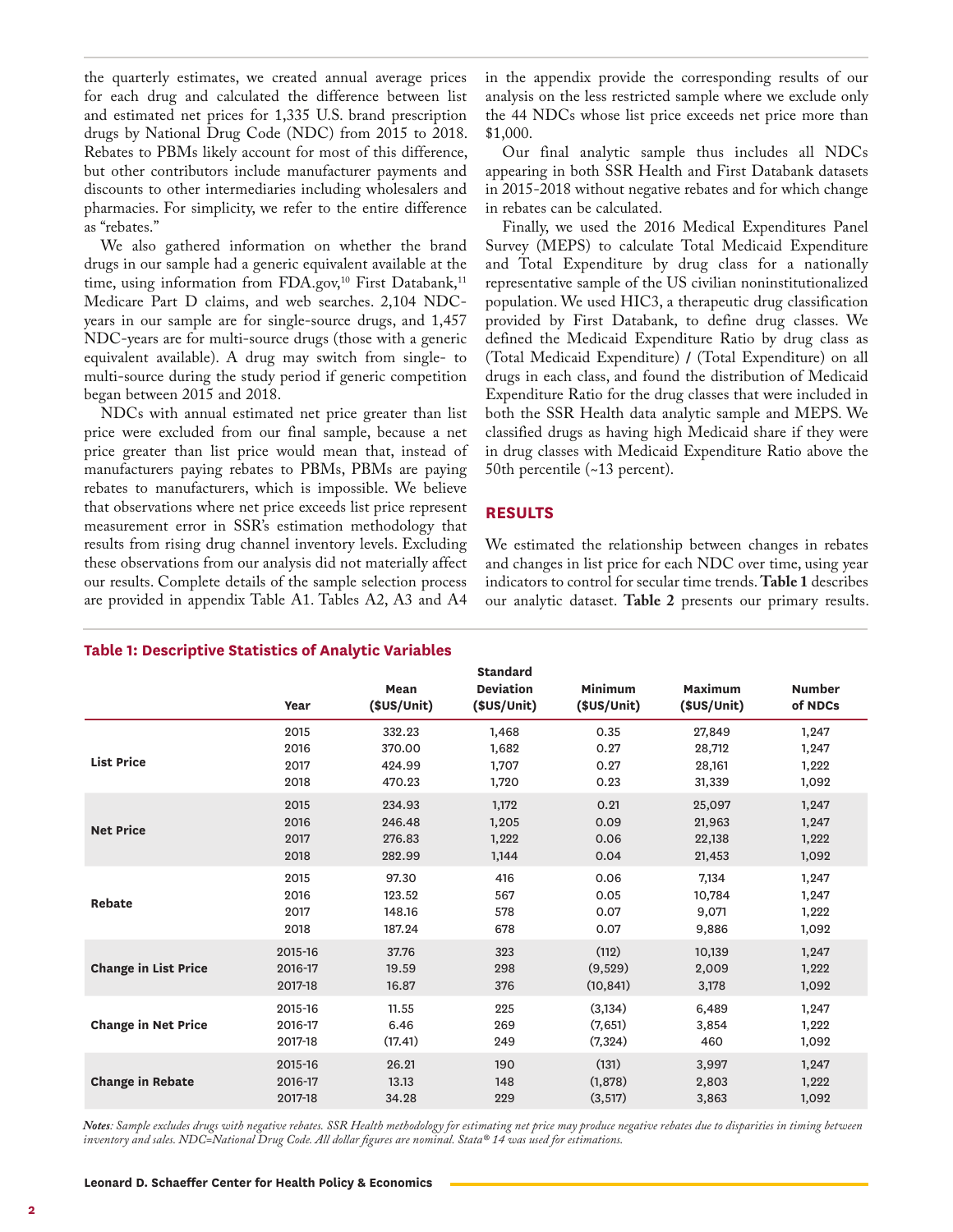Linear regression of changes in average list prices on changes in average rebates shows that a \$1 increase in rebates is associated with a \$1.17 (95% CI [0.69, 1.66] P<0.001) increase in list price (column 1). In column (2) we tested the robustness of our results to differences in time trends by drug class to account for competitive changes that might affect changes in rebates and list price, with qualitatively similar results. In column (3) we excluded drugs with high Medicaid share, since drugs whose list prices increase faster than inflation face mandatory Medicaid rebates. Results were again qualitatively unchanged.

Since brand name drugs with and without generic substitutes face very different competitive forces, we also evaluated the relationship between list prices and rebates on single-source and multi-source drugs separately. **Table 3** describes our analytic dataset, with

single-source drugs demonstrating higher average list prices, and higher rebates. **Table 4** presents the same longitudinal linear model estimated in the first column of Table 2, evaluating single-source and multi-source drugs separately. In column (1), we include an indicator variable that equals one if the drug is single-source. In column (2) and column (3) we estimate the relationship on separate subsamples of single-source and multi-source drugs. In all three specifications, the positive relationship between changes in rebates and changes in list price holds, but more strongly and with greater statistical significance for drugs that do not face generic competition.

#### **DISCUSSION**

We find that rebates and list prices are positively related, with an increase in rebates associated with a roughly

**Table 2: Association Between Change in List Prices and Change in Rebates (\$US/Unit) Between 2015 and 2018**

|                                  | Dependent Variable: Annual Change in List Prices                                      |                                                                                               |                                                                                    |  |
|----------------------------------|---------------------------------------------------------------------------------------|-----------------------------------------------------------------------------------------------|------------------------------------------------------------------------------------|--|
| <b>Independent Variables</b>     | (1)<br>Longitudinal<br><b>Estimation of</b><br><b>Annual Change</b><br>in List Prices | (2)<br>Model (1) with<br>(Drug Class) x (Year)<br><b>Instead of Year</b><br><b>Indicators</b> | (3)<br>Model (1)<br><b>Excluding</b><br><b>High Medicaid</b><br><b>Share Drugs</b> |  |
| <b>Annual Change in Rebates</b>  | 1.17                                                                                  | 1.20                                                                                          | 0.88                                                                               |  |
| P-value                          | 0.001                                                                                 | 0.001                                                                                         | 0.001                                                                              |  |
| 95% Confidence Interval          | 0.69 to 1.66                                                                          | 0.66 to 1.74                                                                                  | 0.76 to 1.01                                                                       |  |
| Year 2015-16 Indicator           | Reference                                                                             |                                                                                               | Reference                                                                          |  |
| Year 2016-17 Indicator           | $-2.82$                                                                               |                                                                                               | $-6.04$                                                                            |  |
| P-value                          | 0.63                                                                                  |                                                                                               | 0.042                                                                              |  |
| 95% Confidence Interval          | -14.40 to 8.76                                                                        |                                                                                               | $-11.86$ to $-0.23$                                                                |  |
| Year 2017-18 Indicator           | $-30.36$                                                                              |                                                                                               | $-6.91$                                                                            |  |
| P-value                          | 0.001                                                                                 |                                                                                               | 0.021                                                                              |  |
| 95% Confidence Interval          | $-47.04$ to $-13.68$                                                                  |                                                                                               | $-12.78$ to $-1.04$                                                                |  |
| Constant                         | 7.00                                                                                  | 0.66                                                                                          | 9.12                                                                               |  |
| P-value                          | 0.44                                                                                  | 0.018                                                                                         | 0.001                                                                              |  |
| 95% Confidence Interval          | -10.88 to 24.88                                                                       | 0.11 to 1.21                                                                                  | 3.58 to 14.67                                                                      |  |
| R-squared                        | 0.45                                                                                  | 0.57                                                                                          | 0.65                                                                               |  |
| Number of NDC-years <sup>+</sup> | 3,561                                                                                 | 3,561                                                                                         | 1,247                                                                              |  |

*Notes: Robust standard errors are clustered by National Drug Code (NDC). † From the original 2,046 NDCs, we excluded 608 with negative rebates in any year from 2015 to 2018, and 103 with missing data in changes in rebates. Data are based on annual changes in list prices and rebates for 1,335 NDCs in columns (1) and (2) and for 475 NDCs in column (3). Not all NDCs are present in all years. In column (2) the coefficients on (year)x(drug class) variables are not reported. Stata® 14 was used for estimations.*

dollar-for-dollar increase in list price. This suggests that reducing or eliminating rebates could result in lower list prices, thereby decreasing out-ofpocket costs for uninsured patients and for insured patients with deductibles or coinsurance. Any effect on premiums would depend on how reducing rebates changes PBMs' formulary decisions, whether and how completely PBMs pass rebates on to insurers, and whether and how much insurers share passedthrough rebates with consumers. All of these effects are less likely in less competitive PBM or insurance markets.

The positive relationship between list prices and rebates holds for both single-source and multi-source drugs, although it is smaller and less statistically significant for multi-source drugs. Our results suggest that for drugs without generic competition, rebates and list prices move together roughly dollar-fordollar, resulting in a relatively steady net price. Because manufacturers of brand drugs with a generic equivalent have less market power, a \$1 increase in rebates corresponds to a less-than-\$1 increase in list price, and a declining net price.

Our finding that increased rebates are positively associated with increased list prices supports the notion that PBMs' demand for rebates is at least partly responsible for increasing list prices. Because the PBM market is highly concentrated, with three companies serving approximately 80 percent of the market,<sup>12</sup> manufacturers face high stakes when negotiating for formulary placement. If one of the three dominant PBMs excludes their drug, they lose access to a large share of the market, making it all the more important to avoid exclusion from the other two PBMs' formularies. Offering higher rebates is an important lever that manufacturers can use to reduce the chance of being excluded. This dynamic can drive the perverse result in which PBM formularies favor drugs that offer higher rebates over similar drugs with lower net costs and lower rebates.<sup>13</sup>

Policy solutions that increase<br>ansparency throughout the transparency throughout the distribution system would enable a better understanding of how rebates and drug prices are related, thereby ensuring that profits throughout the system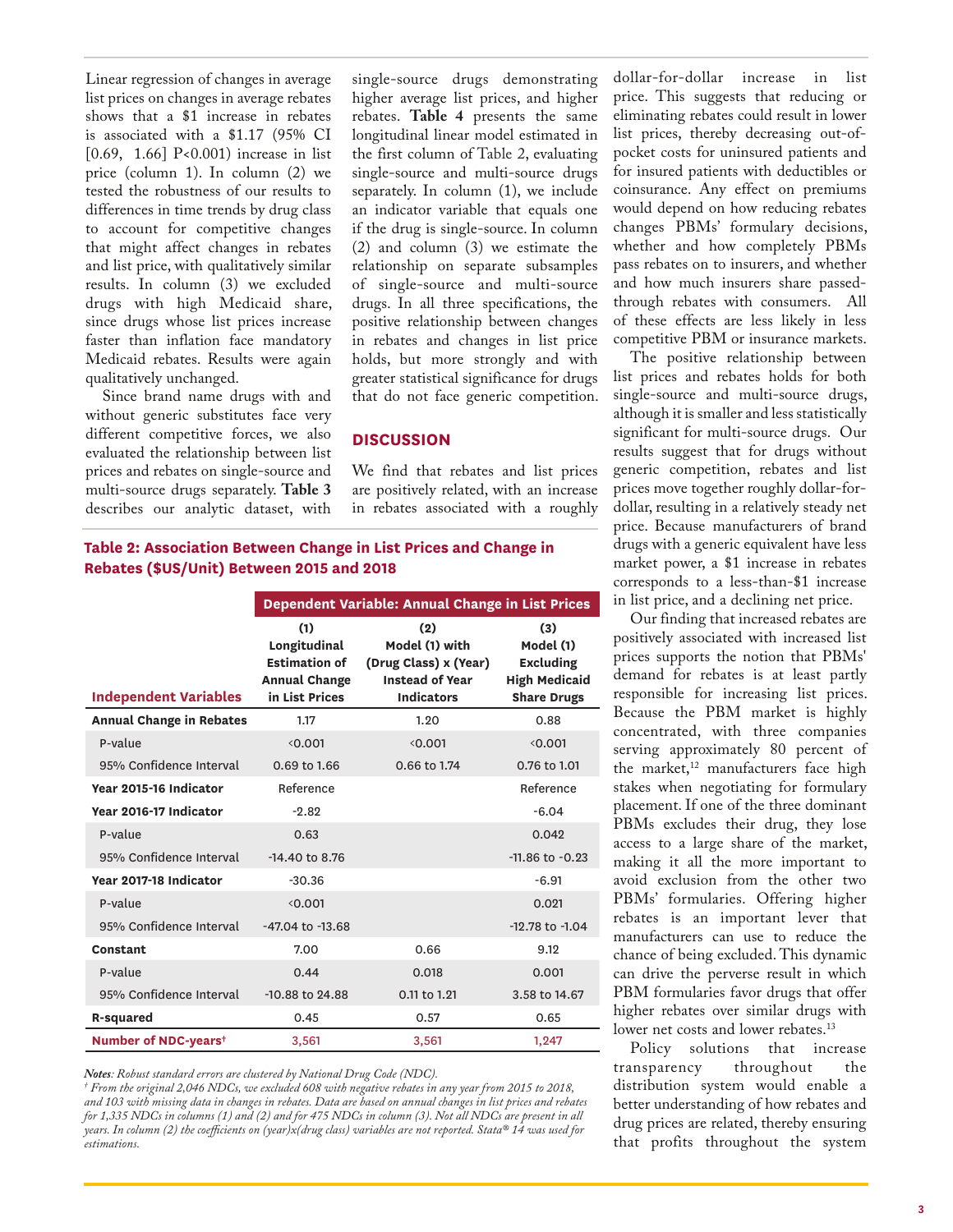#### **Table 3: Descriptive Statistics of Main Variables – Assessing Single-Source (Panel A) and Multi-Source (Panel B) Drugs Separately – Years 2015-16, 2016-17 and 2017-18**

|                                     |         |             | <b>Standard</b>  |             |             |               |
|-------------------------------------|---------|-------------|------------------|-------------|-------------|---------------|
|                                     |         | Mean        | <b>Deviation</b> | Minimum     | Maximum     | <b>Number</b> |
|                                     | Year    | (\$US/Unit) | (\$US/Unit)      | (\$US/Unit) | (\$US/Unit) | of NDCs       |
| <b>PANEL A: SINGLE-SOURCE DRUGS</b> |         |             |                  |             |             |               |
|                                     |         |             |                  |             |             |               |
|                                     | 2015    | 488.43      | 1,835            | 0.39        | 27,849      | 741           |
| <b>List Price</b>                   | 2016    | 544.43      | 2,110            | 0.39        | 28,712      | 741           |
|                                     | 2017    | 599.87      | 1,939            | 0.39        | 28,161      | 715           |
|                                     | 2018    | 695.55      | 2,124            | 0.39        | 31,339      | 648           |
|                                     | 2015    | 369.27      | 1,499            | 0.24        | 25,097      | 741           |
|                                     | 2016    | 388.86      | 1,542            | 0.20        | 21,963      | 741           |
| <b>Net Price</b>                    | 2017    | 417.62      | 1,458            | 0.21        | 22,138      | 715           |
|                                     | 2018    | 445.18      | 1,455            | 0.16        | 21,453      | 648           |
|                                     | 2015    | 119.17      | 433              | 0.07        | 7,134       | 741           |
|                                     | 2016    | 155.57      | 640              | 0.10        | 10,784      | 741           |
| Rebate                              |         |             |                  |             |             |               |
|                                     | 2017    | 182.25      | 543              | 0.18        | 6,023       | 715           |
|                                     | 2018    | 250.37      | 743              | 0.22        | 9,886       | 648           |
|                                     | 2015-16 | 56.00       | 416              | (112)       | 10,139      | 741           |
| <b>Changes in List Price</b>        | 2016-17 | 27.38       | 388              | (9,529)     | 2,009       | 715           |
|                                     | 2017-18 | 18.93       | 484              | (10, 841)   | 3,178       | 648           |
|                                     | 2015-16 | 19.59       | 291              | (3, 134)    | 6,489       | 741           |
| <b>Changes in Net Price</b>         | 2016-17 | 8.80        | 345              | (7,651)     | 3,854       | 715           |
|                                     | 2017-18 | (29.97)     | 322              | (7, 324)    | 460         | 648           |
|                                     |         |             |                  |             |             |               |
|                                     | 2015-16 | 36.41       | 241              | (131)       | 3,997       | 741           |
| <b>Changes in Rebate</b>            | 2016-17 | 18.58       | 178              | (1,878)     | 2,803       | 715           |
|                                     | 2017-18 | 48.91       | 291              | (3,517)     | 3,863       | 648           |
| <b>PANEL B: MULTI-SOURCE DRUGS</b>  |         |             |                  |             |             |               |
|                                     | 2015    | 103.49      | 542              | 0.35        | 6,894       | 506           |
|                                     | 2016    | 114.55      | 591              | 0.27        | 7,364       | 506           |
| <b>List Price</b>                   | 2017    | 178.37      | 1,274            | 0.27        | 24,961      | 507           |
|                                     | 2018    |             | 716              | 0.23        | 8,756       | 444           |
|                                     |         | 141.38      |                  |             |             |               |
|                                     | 2015    | 38.21       | 165              | 0.21        | 1,878       | 506           |
| <b>Net Price</b>                    | 2016    | 37.98       | 166              | 0.09        | 2,061       | 506           |
|                                     | 2017    | 78.28       | 730              | 0.06        | 15,890      | 507           |
|                                     | 2018    | 46.28       | 191              | 0.04        | 2,480       | 444           |
|                                     | 2015    | 65.29       | 388              | 0.06        | 5,107       | 506           |
|                                     | 2016    | 76.58       | 435              | 0.05        | 5,612       | 506           |
| Rebate                              | 2017    | 100.09      | 621              | 0.07        | 9,071       | 507           |
|                                     | 2018    | 95.10       | 559              | 0.07        | 6,965       | 444           |
|                                     |         |             |                  |             |             |               |
|                                     | 2015-16 | 11.06       | 55               | (8.97)      | 694.89      | 506           |
| <b>Changes in List Price</b>        | 2016-17 | 8.60        | 44               | (29.91)     | 509.57      | 507           |
|                                     | 2017-18 | 13.85       | 81               | (1.56)      | 882.50      | 444           |
|                                     | 2015-16 | (0.23)      | 23               | (327.74)    | 203.95      | 506           |
| <b>Changes in Net Price</b>         | 2016-17 | 3.16        | 77               | (185.28)    | 1,713       | 507           |
|                                     | 2017-18 | 0.91        | 20               | (92.00)     | 349.73      | 444           |
|                                     | 2015-16 | 11.29       |                  | (29.52)     | 794.48      | 506           |
| <b>Changes in Rebate</b>            | 2016-17 | 5.44        | 60<br>90         | (1,713)     | 545.33      | 507           |
|                                     |         | 12.94       |                  |             |             | 444           |
|                                     | 2017-18 |             | 70               | (34.81)     | 808.03      |               |

*Notes: The sample includes only drugs with positive rebates. SSR Health methodology may produce negative rebates due to disparities in timing between inventory and sales. NDC=National Drug Code. Classification of drug-years into single-source or multi-source is based on information from First Databank, Medicare Part D claims, www.fda.gov and internet searches for individual drugs. In any given year, we define a multi-source (single-source) drug as one with (without) a generic equivalent available in that year. All dollar figures are nominal. Stata® 14 was used for estimations.*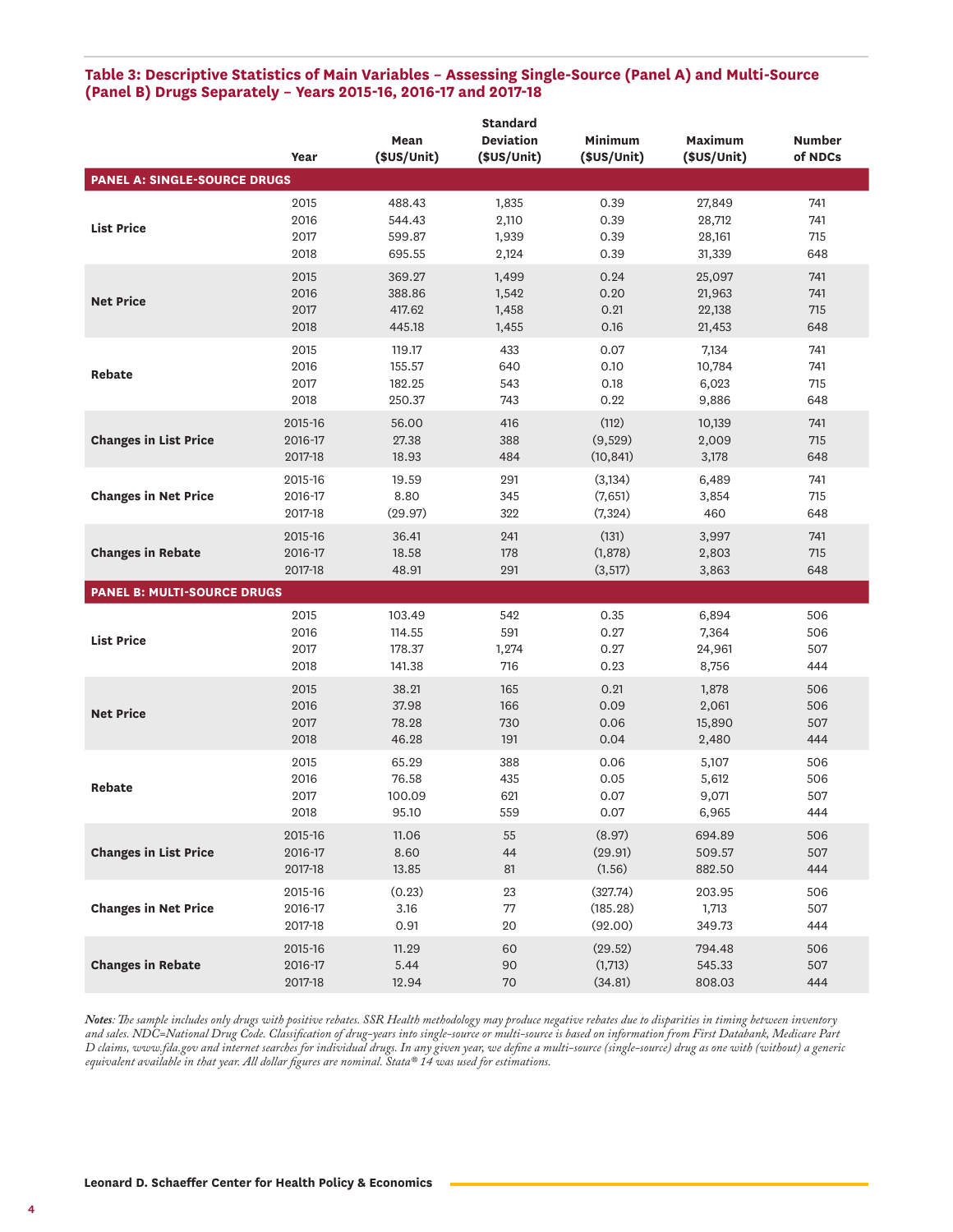are rewarding value-adding activities, rather than anti-competitive ones.

Several limitations constrain our analysis. Although SSR net price estimates are used in high-stakes investment decisions by Wall Street banks and in drug value assessments by the Institute for Clinical Effectiveness Research,<sup>14,15</sup> the data have not been formally validated. A second limitation is that estimated rebates in SSR data also include concessions to all supply chain participants, which could weaken our estimates or cloud their interpretation. Further research addressing these limitations and the dynamics that drive rebate and pricing decisions and PBM formulary placement is needed.

#### **CONCLUSION**

We find that increases in rebates are associated with a roughly dollarfor-dollar increase in list prices, and conclude that the rebate practices of intermediaries such as PBMs and insurers deserve greater regulatory scrutiny in the quest for lower drug prices. Greater transparency about the use of rebates and potential efforts to reduce them may prove important tools for controlling the cost of pharmaceuticals.

*Appendix: https://healthpolicy.usc.edu/ technical-appendix\_final/.*

**Table 4: Association Between Change in List Prices and Change in Rebates (\$US/Unit) – Single-Source and Multi-Source Drugs Separately**

|                                                 | Dependent Variable: Annual Change in List Prices                                             |                                                               |                                                              |  |  |
|-------------------------------------------------|----------------------------------------------------------------------------------------------|---------------------------------------------------------------|--------------------------------------------------------------|--|--|
| <b>Independent Variables</b>                    | (1)<br>Longitudinal<br><b>Estimation of</b><br><b>Annual Change in</b><br><b>List Prices</b> | (2)<br>Model (1)<br><b>Single-Source</b><br><b>Drugs Only</b> | (3)<br>Model (1)<br><b>Multi-Source</b><br><b>Drugs Only</b> |  |  |
| <b>Annual Change in Rebates</b>                 | 1.17                                                                                         | 1.21                                                          | 0.62                                                         |  |  |
| P-value                                         | 0.001                                                                                        | 0.001                                                         | 0.010                                                        |  |  |
| 95% Confidence Interval                         | 0.68 to 1.66                                                                                 | 0.67 to 1.76                                                  | 0.15 to 1.09                                                 |  |  |
| Year 2015-16 Indicator                          | Reference                                                                                    | Reference                                                     | Reference                                                    |  |  |
| Year 2016-17 Indicator                          | $-2.85$                                                                                      | $-7.00$                                                       | 1.15                                                         |  |  |
| P-value                                         | 0.63                                                                                         | 0.53                                                          | 0.41                                                         |  |  |
| 95% Confidence Interval                         | -14.47 to 8.76                                                                               | -28.73 to 14.73                                               | $-1.58$ to $3.89$                                            |  |  |
| Year 2017-18 Indicator                          | $-30.37$                                                                                     | $-52.22$                                                      | 1.77                                                         |  |  |
| P-value                                         | 0.001                                                                                        | 0.001                                                         | 0.30                                                         |  |  |
| 95% Confidence Interval                         | -47.08 to -13.67                                                                             | -79.96 to -24.49                                              | $-1.55$ to $5.10$                                            |  |  |
| Drug is Single-Source in<br>Year=1, 0 Otherwise | $-4.82$                                                                                      |                                                               |                                                              |  |  |
| P-value                                         | 0.72                                                                                         |                                                               |                                                              |  |  |
| 95% Confidence Interval                         | -31.66 to 22.01                                                                              |                                                               |                                                              |  |  |
| Constant                                        | 9.85                                                                                         | 11.85                                                         | 4.08                                                         |  |  |
| P-value                                         | 0.015                                                                                        | 0.41                                                          | 0.128                                                        |  |  |
| 95% Confidence Interval                         | 1.89 to 17.81                                                                                | -16.17 to 39.87                                               | -1.17 to 9.34                                                |  |  |
| R-squared                                       | 0.45                                                                                         | 0.46                                                          | 0.57                                                         |  |  |
| Number of NDC-years <sup>++</sup>               | 3,561                                                                                        | 2,104                                                         | 1,457                                                        |  |  |

*Notes: Robust standard errors are clustered by National Drug Code (NDC). † † From the original 2,046 NDCs, we excluded 608 with negative rebates in any year from 2015 to 2018, and 103 with missing data in changes in rebates. Data are based on annual changes in list prices and rebates for 1,335 NDCs. Not all NDCs are present in all years. Classification of drugs into single-source or multi-source categories is based on First Databank, Medicare Part D claims, www.fda.gov and internet searches for individual drugs, by year. There were 741 single-source and 506 multi-source drugs in our dataset in 2015. Stata® 14 was used for estimations.*

#### **REFERENCES**

- 1. U.S. Senate Committee on Finance. A Tangled Web: An Examination of the Drug Supply and Payment Chains. 2018 Jun [cited 2019 Apr 23]; Available from: https://www.finance.senate.gov/imo/media/doc/A%20Tangled%20Web.pdf.
- 2. U.S. Department of Health and Human Services. American Patients First: The Trump Administration Blueprint to Lower Drug Prices and Reduce Out-of-Pocket Costs. 2018 May [cited 2019 Nov 20]; Available from: https://www.hhs.gov/sites/default/files/ AmericanPatientsFirst.pdf.
- Langreth, R., D. Ingold, and J. Gu. The Secret Drug Pricing System Middlemen Use to Rake in Millions. Bloomberg 2018 Sep [cited 2019 Nov 20]; Available from: https://www.bloomberg.com/graphics/2018-drug-spread-pricing/.
- 4. Schladen, M. Reports Show Pharmacy Middlemen Making Big Money in Other States. The Columbus Dispatch 2019 Mar [cited 2019 Nov 20]; Available from: https://www.dispatch. com/news/20190314/reports-show-pharmacy-middlemen-making-big-money-in-other-states.
- 5. Levy, S. West Virginia Medicaid Saves \$54.4M with Prescription Drug Carve Out. Drug Store News 2019 Mar [cited 2019 Nov 20]; Available from: https://drugstorenews.com/pharmacy/west-virginia-medicaid-saves-54-4-million-with-prescription-drug-carve-out.
- U.S. Department of Health and Human Services. Fraud and Abuse; Removal of Safe Harbor Protection for Rebates Involving Prescription Pharmaceuticals and Creation of New Safe Harbor Protection for Certain Point-of-Sale Reductions in Price on Prescription Pharmaceuticals and Certain Pharmacy Benefit Manager Service Fees. Federal Register 2019 Feb [cited 2019 Apr 23]; 84(25): Available from: https://www.govinfo.gov/content/pkg/ FR-2019-02-06/pdf/2019-01026.pdf.
- 7. Roy, A. Drug Companies, Not 'Middlemen', Are Responsible For High Drug Prices. 2018 Oct [cited 2019 Apr 23]; Available from: https://www.forbes.com/sites/theapothecary/2018/10/22/drug-companies-are-responsible-for-high-drug-prices-notmiddlemen/#1ae50c254947.
- 8. Shepherd, J., Pharmacy Benefit Managers, Rebates, and Drug Prices: Conflicts of Interest in the Market for Prescription Drugs. Yale Law Policy Rev, 2019 Jan. 1(38).
- 9. SSR Health L.L.C. US Prescription Brand Net Pricing Data. Available from: https://www. ssrhealth.com/.
- 10. U.S. Food and Drug Administration. Available from: https://www.fda.gov/.
- 11. First Databank. FDB MedKnowledge Drug Pricing. Available from: https://www.fdbhealth. com/.
- 12. Bai, G., A.P. Sen, and G.F. Anderson, Pharmacy Benefit Managers, Brand-Name Drug Prices, and Patient Cost Sharing. Annals of Internal Medicine, 2018. 168(6): p. 436-437.
- 13. Ornstein, C. and K. Thomas. Take the Generic, Patients Are Told. Until They Are Not. The New York Times 2017 Aug [cited 2019 Nov 20]; Available from: https://www.nytimes. com/2017/08/06/health/prescription-drugs-brand-name-generic.html.
- 14. Institute for Clinical and Economic Review. Final Value Assessment Framework for 2017- 2019. [cited 2019 Nov 20]; Available from: https://icer-review.org/final-vaf-2017-2019/.
- 15. Institute for Clinical and Economic Review. ICER's Reference Case for Economic Evaluations: Principles and Rationale. 2018 Jul [cited 2019 Nov 20]; Available from: http:// icer-review.org/wp-content/uploads/2018/07/ICER\_Reference\_Case\_July-2018.pdf.